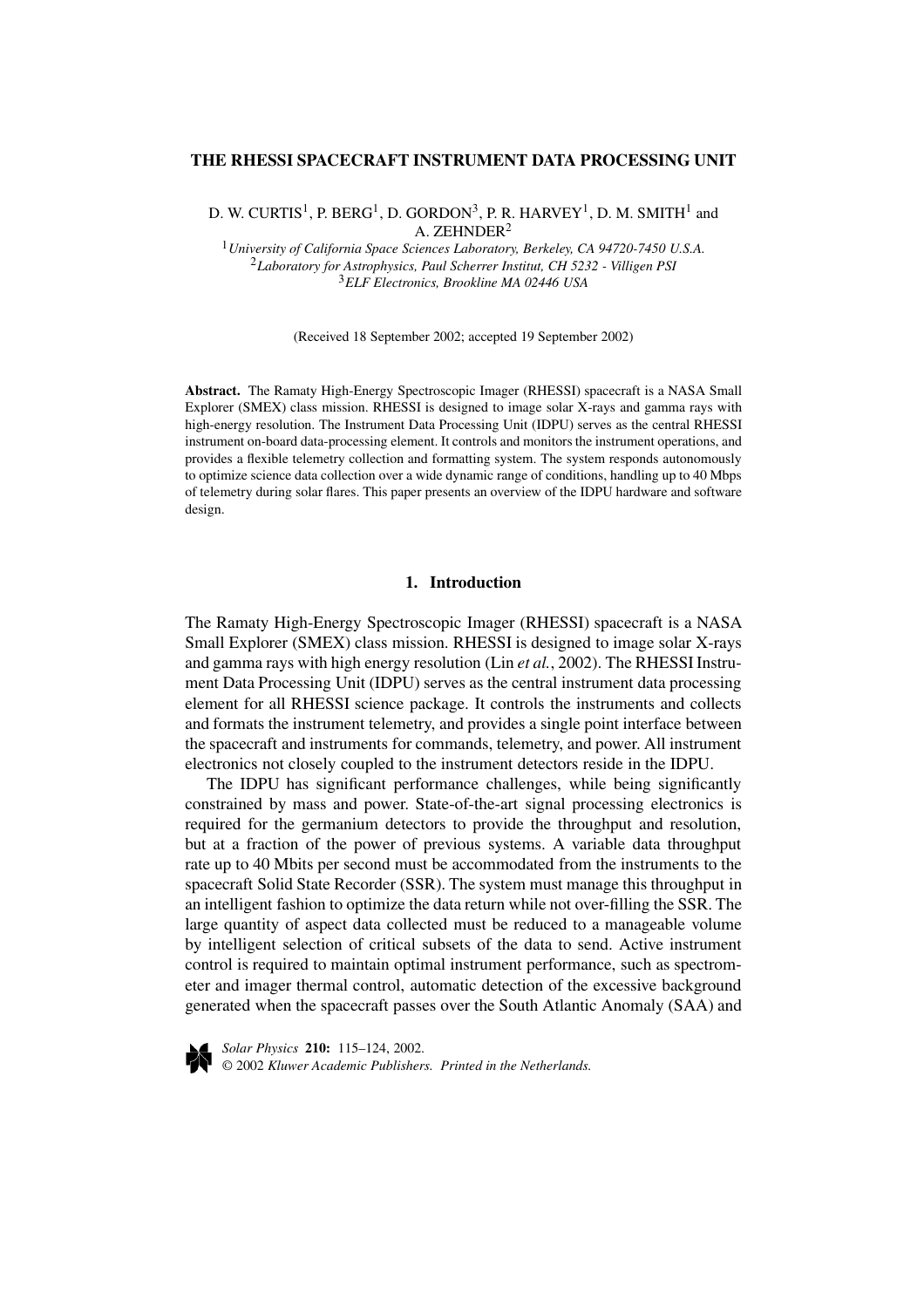appropriate response to limit data collection during that time, and sunlight/darkness detection and instrument re-configuration.

A key element to achieving high data throughput at low power is having the bulk of the data collection and formatting handled in field programmable gate arrays (FPGA) rather than in a microprocessor. This is similar to the FAST IDPU (Harvey *et al.*, 2001), allowing a modest microprocessor to provide the required intelligence while the routine tasks are carried out more efficiently in the FPGAs.

The IDPU is implemented in three physical boxes: the Instrument Power Controller (IPC), the Cryo Power Controller (CPC), and the VME chassis. The IPC contains the low and high voltage power converters for the instrument. The CPC is a power amplifier that generates the AC power required to run the cryocooler. The VME chassis contains the analog and digital signal processing elements. The VME chassis contains 12 6-U VME-sized cards, a backplane, and a small daughter card attached to the backplane. These cards include:

– A Data Controller Board (DCB) containing the central processor, spacecraft signal interfaces, backplane controller, and data formatter. The DCB also contains the analog and digital processing electronics for the particle detector.

– Nine Detector Interface Boards (DIB), which contain the analog and digital signal processing for each of the nine germanium detectors in the RHESSI spectrometer.

– An Aspect Data Processor (ADP) that processes the imager aspect sensor data from the Roll Aspect Sensor (RAS) and Sun Aspect Sensors (SAS).

– A Power Controller Board (PCB) which contains the various instrument power switching and controls, plus signal conditioning for the bulk of the instrument analog monitors such as currents, voltages, and temperatures.

The small daughter card attached to the backplane contains the interface to the second Roll Aspect Sensor, the RAS-PMT.

Figure 1 is a block diagram of the IDPU and how it connects to the rest of the instrument and spacecraft.

#### **2. Spectrometer Data Flow**

Signals from the germanium detectors in the spectrometer are processed by charge sensitive amplifiers attached to the spectrometer before being passed to the IDPU (Smith *et al.*, 2002). A total of 18 signals are generated, one for each segment of each detector (2 segments per detector). These signals are connected to the DIBs (2 segments are processed on each DIB board) where they are shaped, thresholded, and converted. The measured pulse height, corresponding to the energy deposited in the segment by the incident photon, is passed on to the detector interface field programmable gate array (DIF) on the DIB. The DIF combines the energy information with a time tag, segment identifier, and live time information to make a 32-bit event word per measured event. Event time provides microsecond accuracy,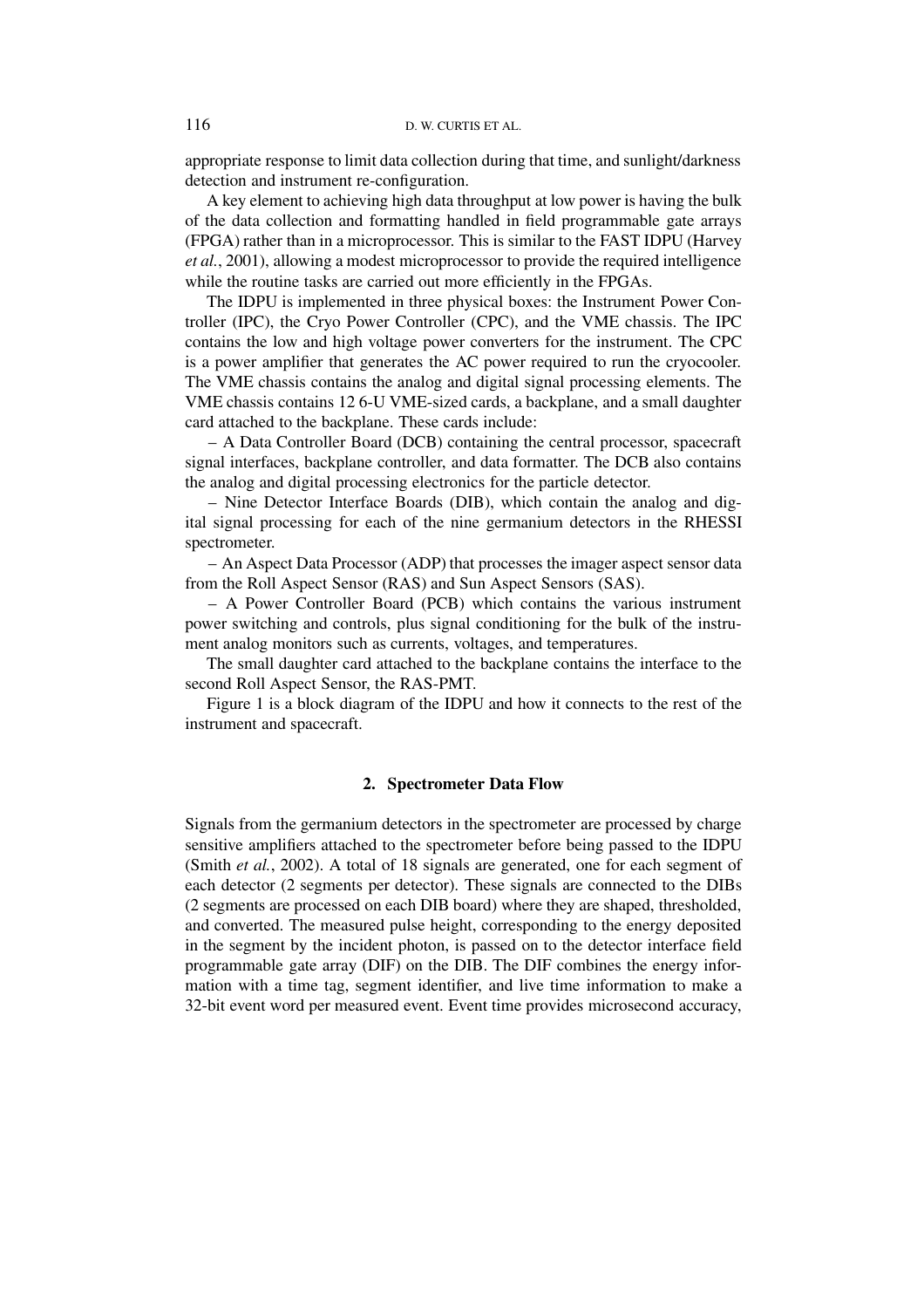

*Figure 1.* IDPU block diagram.

with millisecond dynamic range. These timing bits must be taken together with time tags events and the packet header time included in the event telemetry stream by the DCB to reconstruct the full event time.

Live time bits in each event provide information about the DIB throughput necessary to normalize the measured event rates. Live time is measured for each detector segment by a counter running at 1 MHz that is disabled when the DIB is not ready to process a new event because it is busy with the previous event. This live time counter is sampled at 2 KHz and read out in the live time field of the following 3 events (a few bits of the counter in each event). If events are happening so slowly that the DIB processes fewer than 3 events in the time between live time measurements, some of the live time bits are lost. This is acceptable, because at such low rates live time is relatively unimportant.

The DIF also incorporates monitor and fast rates counters, threshold DAC control, test pulser control, and DIB power control. Threshold DACs provide adjustable low-energy thresholding for events. The test pulser circuit generates a selectable rate of selectable amplitude pulses that are capacitively coupled to each detector. This provides a simple ground test for the electronics in the absence of photons, and also a calibration point for the processing electronics. The power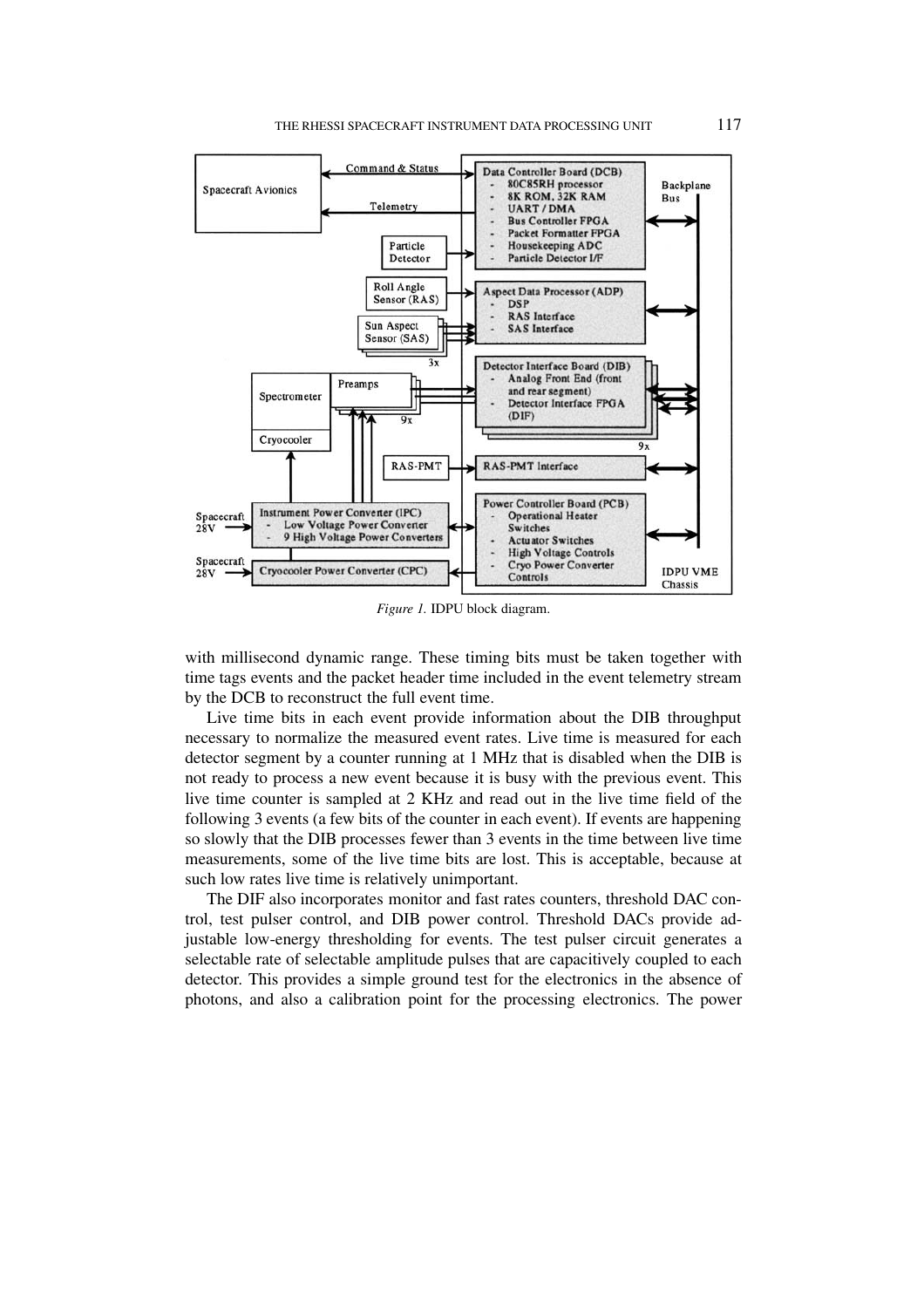control provides the ability to power off the DIBs individually, and also provides over-current protection.

The DIF talks to the DCB over the backplane. The backplane consists of a 16 bit wide parallel data bus with addressing that allows the DCB to collect data or write control registers on each of the DIBs (or the ADP or PCB) on request. The backplane also accommodates one Event Transfer Request (ETR) signal from each DIB. This signal informs the DCB that the DIB has an event to be collected.

The DCB incorporates a microprocessor system plus a pair of field programmable gate arrays, the Bus Controller FPGA (BCF), and Packet Formatter FPGA (PFF). The FPGAs deal with the high throughput data under the direction of the processor, but without the processor having to deal with the data directly. This allows a very modest 8-bit processor to be used. The BCF arbitrates the backplane bus, collecting event data in response to ETR signals and rate data periodically. This data is passed on to the PFF, which then formats this data into CCSDS packets. Three types of packets are generated by the PFF:

– Event packets, consisting of a series of 32-bit events plus embedded time stamps.

– Monitor Rates packets, consisting of sets of monitor rate counter read-outs from the DIBs, each read out once a second.

– Fast Rates packets, consisting of readouts of the fast rates counters, read at rates of up to 16 kHz.

All packets include an automatically generated CCSDS packet header plus a science header containing key status information.

The PFF then passes completed packets on to the solid state recorder (SSR). The SSR is used in a FIFO mode, with data being continuously fed in by the IDPU, and read out during contacts to the transponder.

The BCF also allows the processor access to the backplane so that the processor can set instrument control registers and read back status registers from the DIBs and other boards.

#### **3. Imager Aspect Sensor Data Flow**

The imager includes a Roll Aspect Sensor (RAS) and three Sun Aspect Sensors (SAS) (Zehnder *et al.*, 2002). These sensors are optical instruments used to accurately determine the orientation of RHESSI with respect to the Sun. The data from these sensors is passed to the Aspect Data Processor (ADP) in the IDPU. The data is there processed using a DSP to greatly reduce the data rate to just that information that is required. The ADP then formats the data into CCSDS packets.

The BCF collects Imager Aspect data packets from the ADP on request (using another ETR signal). As ADP data is pre-formatted into packets, the BCF and PFF just pass them on without further processing. The processor can access ADP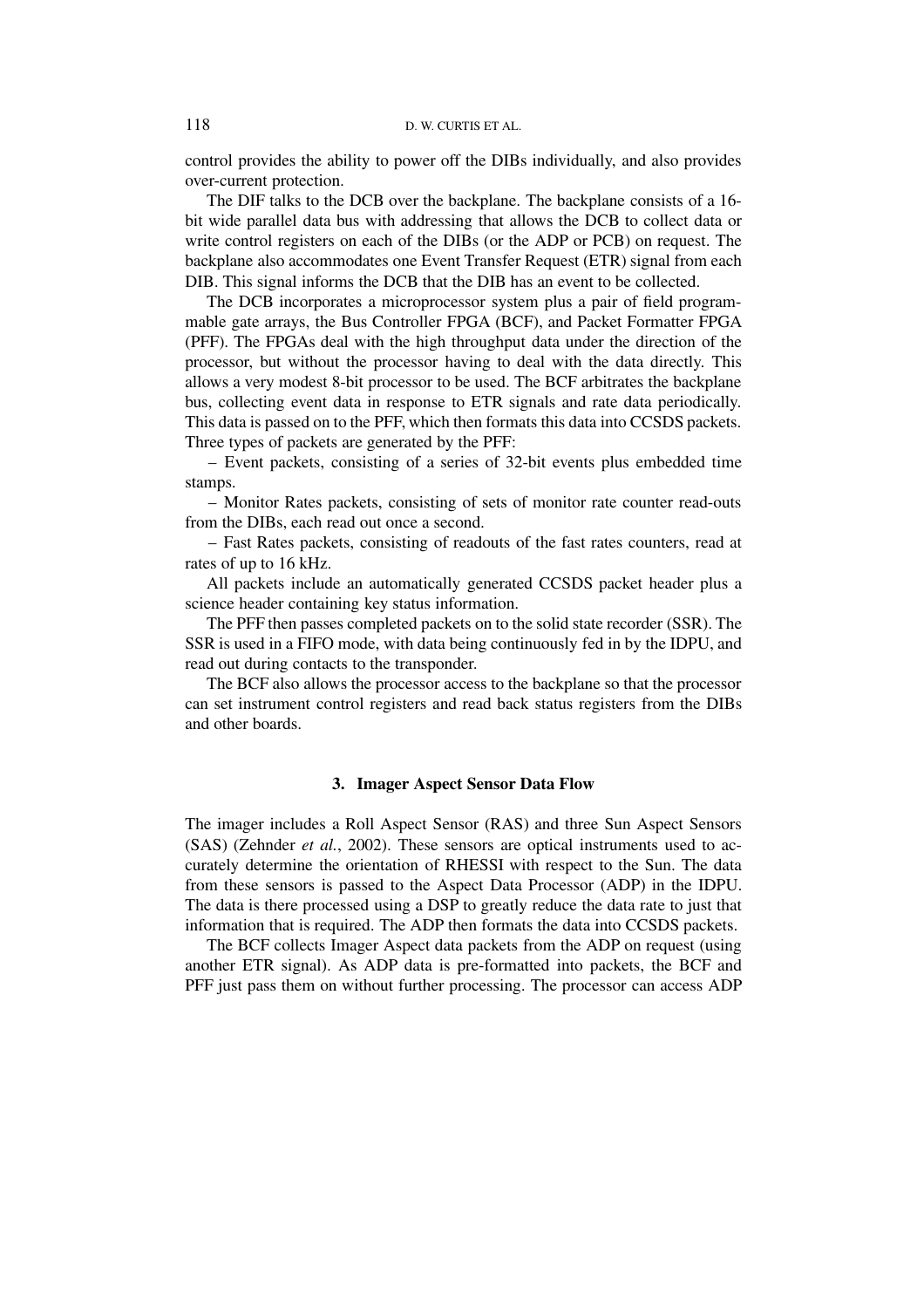registers to collect status information and load control information and software updates.

#### **4. RAS-PMT Interface**

A second Roll Aspect Sensor, the RAS-PMT, was added late in the development cycle to add redundancy to the original RAS (Hurford *et al.*, 2002). This new RAS requires a simple low-speed interface to the IDPU backplane. The circuit consists of a single RAS-PMT FPGA mounted to a daughter board attached to the backplane. The processor collects the data at a low rate (4 Hz), formats it into packets, and passes it to the spacecraft using the low speed state-of-heath interface rather than to the SSR. In addition to collecting data, the processor controls a static collection mode register and a DAC that sets the high voltage supply output voltage via the RAS-PMT FPGA.

# **5. Particle Detector**

The particle detector is another relatively low-speed instrument used to monitor particle background and identify when the spacecraft is in the South Atlantic Anomaly (SAA). A charge sensitive amplifier is mounted together with the particle detector. The output of the amplifier is passed to the DCB, which contains shaping and two discriminators (one with a programmable threshold), followed by two counters included in the BCF. The BCF includes these particle detector rate counters in the Monitor Rates packets, sampled at 8 Hz. In addition, the processor reads these rates counters for use in the SAA detection software.

### **6. Spacecraft Data Interfaces**

Spacecraft data interfaces to the IDPU include a high-speed (40 Mbps) interface to the SSR, a low-speed (9600 baud) RS232 interface to the spacecraft processor, and a stable clock interface. The SSR interface consists of an 8-bit data bus, a ready signal from the SSR, and a write strobe from the IDPU. Once ready, the SSR can ingest data continuously at 5 Mbytes per second with no handshaking required. The signals are conditioned with differential RS422 drivers/receivers.

The RS232 serial interface is used to exchange low-speed data between the IDPU and spacecraft, including:

– A housekeeping packet, containing IDPU state of health data.

– A diagnostic packet from the IDPU.

– Data from the Imager Aspect system, to be used as a possible backup to the Fine Sun Sensor by the Attitude Control System.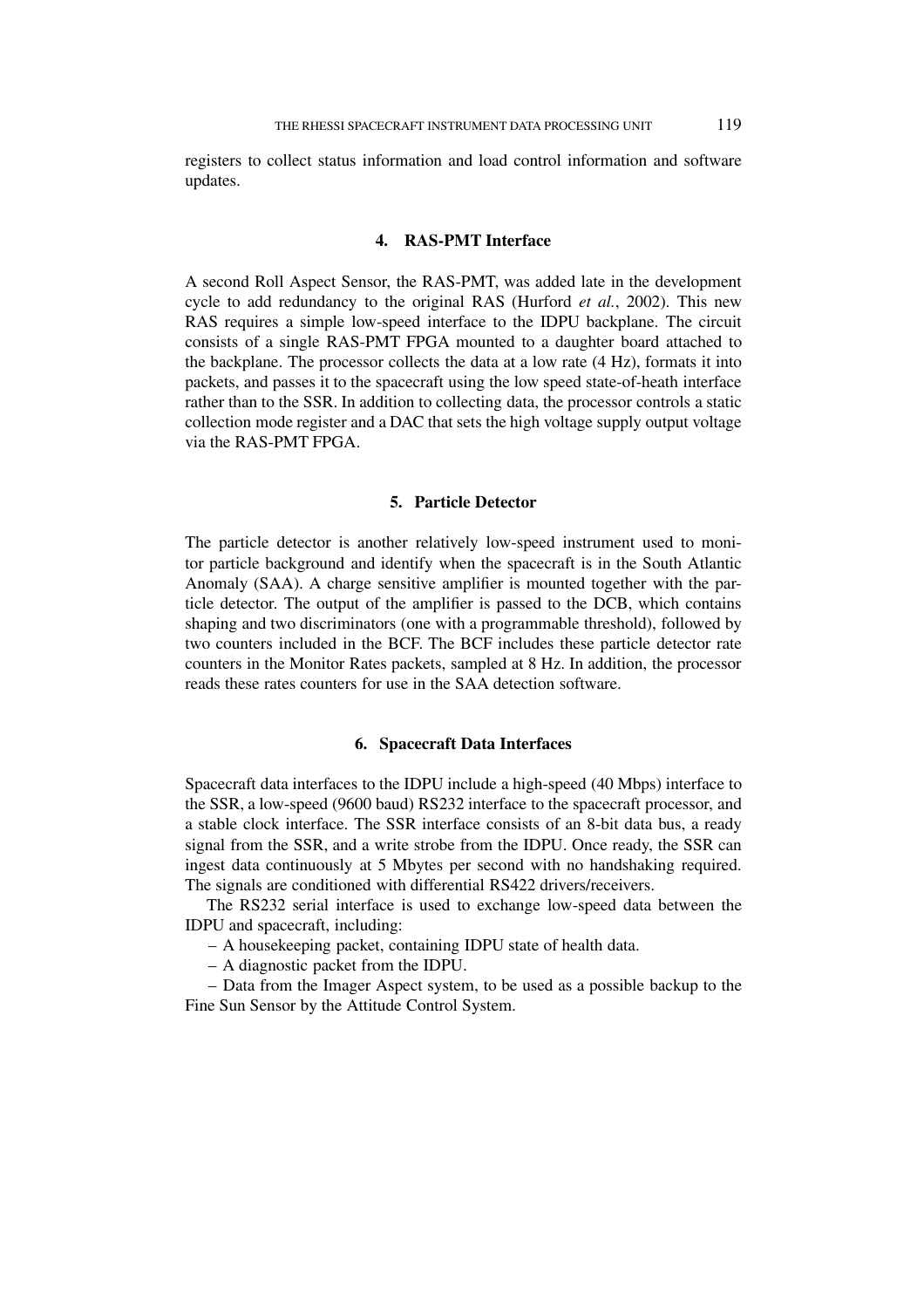– Command packets from the spacecraft to the IDPU.

– Spacecraft status information, including instrument power, transponder, SSR, and ACS data, plus spacecraft time.

Data is exchanged once a second, following the 1Hz time tick. Diagnostic data is provided as required by the IDPU, with a fill packet sent if no diagnostic data is required. The spacecraft has a stable, oven-controlled oscillator that provides timing for all the spacecraft systems. This clock is provided to the IDPU in the form of a 1 MHz clock signal, a 1 Hz clock pulse (synchronous with the 1 MHz clock), and a time code provided over the RS232 interface once a second, corresponding to the time at the 1 Hz clock pulse. This time interface is used to synchronize and time tag all instrument and spacecraft data, providing relative timing accuracy to 1 *µ*s, and absolute time accuracy to about 1 ms (after correlation of the spacecraft clock to UTC on the ground).

### **7. Processor**

The processor provides control and monitoring of the instruments and data flow, collection of instrument housekeeping, and interaction with the spacecraft over the serial interface. The processing resources required for the IDPU are modest because the bulk of the high-speed data handling is done by FPGAs. The processor selected is an 80C85RH, an 8-bit radiation hardened processor with very low power requirements (*<* 100 mW). The processor runs at 3.3 MHz, and has an 8 kbyte PROM plus a 32 kbyte RAM. An 82C37RH DMA controller is used to facilitate data transfer between the IDPU and spacecraft over an RS232 serial interface contained in the BCF. The processor can access the backplane via the BCF as processor I/O registers. The BCF arbitrates processor access requests along with other use of the backplane.

An Analog to Digital Converter (ADC) on the DCB is used by the processor to collect analog housekeeping. The inputs to the ADC come via the backplane. Each board has an analog housekeeping multiplexer attached to a common analog housekeeping signal on the backplane, which is routed to the ADC. The IDPU controls this distributed multiplexer tree via registers on the boards controlled over the backplane.

#### **8. Power Control Board**

The Power Control Board (PCB) contains a number of ancillary functions for the IDPU, including:

– Operational heater power switching for the instruments (Grid tray heaters, RAS CCD heater, cold plate (anneal) heaters, imager grid tray heaters, spectrometer heater).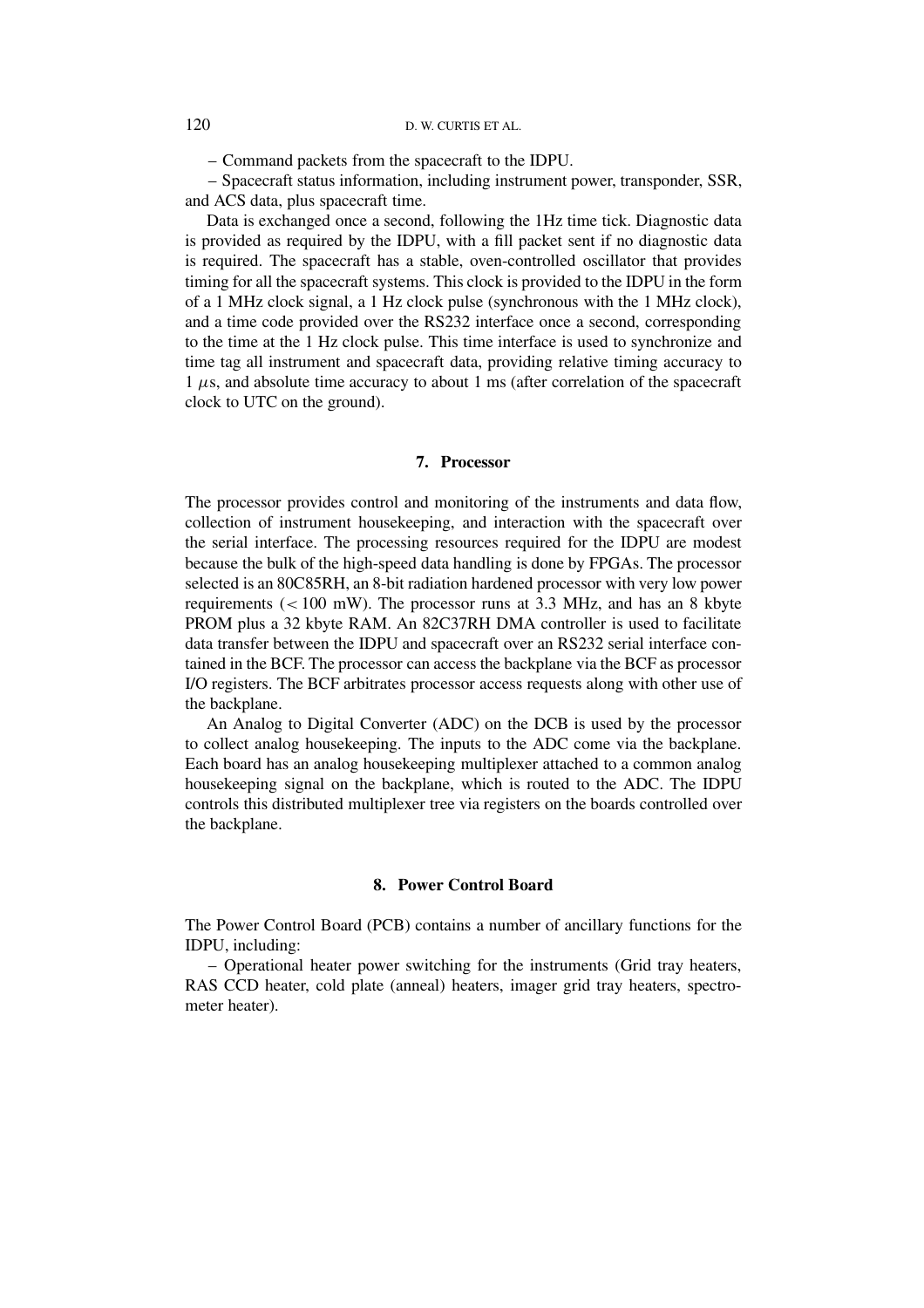– Actuator power switches for the instrument actuators (spectrometer attenuators, vacuum valve, and RAS shutter).

– Cryocooler power and balancer waveform generators (58.6 Hz sine waves with separately programmable amplitudes and programmable relative phase).

– Detector high-voltage supply digital to analog converters, providing a control voltage to the detector high-voltage supplies on the IPC.

– Instrument voltage, current, temperature, and accelerometer monitors (via the DCB analog housekeeping system).

#### **9. Software**

The RHESSI IDPU flight software coordinates all instrument activities, as described in the processor section above. The software consists of a variety of tasks with moderate timing requirements; the high bandwidth tasks are performed by the FPGAs. The software is organized into 14 modules, totaling about 8000 lines of assembly code. The code is contained in a bipolar PROM, which is copied into RAM on boot-up. Code in RAM can easily be patched on-orbit as required by command load.

The IDPU software includes a very simple operating system for distributing processor time amongst tasks, handling interrupts, and handling hardware interfaces. Tasks are allocated time either as part of a foreground 'round-robin' polling loop, or at a fixed time slice as part of the 256 Hz timer-tick interrupt handler. The fixed time slice scheme allows deterministic timing and load leveling, while the foreground polling loop provides for non time-critical tasks which take too long to execute in an interrupt service routine. One additional interrupt associated with the DMA system allows that system to respond quickly to completed DMA transfers.

The software handles a number of routine tasks such as housekeeping data collection and formatting, command decoding and routing, instrument mode and power control, and thermal control. In addition, the software has a few tasks where it is required to take action on its own in response to data. A few of the more important tasks, at least in terms of understanding the RHESSI data set, are described below.

### 9.1. ATTENUATOR CONTROL

The attenuators are used to extend the detector photon flux dynamic range. When the detector count rate is low, the attenuators are left open to maximize the detector sensitivity. As the count rate rises towards detector saturation first the thin and then, if count rates continue to increase, the thick attenuators are put in to cut down on the number of low energy photons that reach the detectors. The detector live times (from the monitor rates) are used to identify when the detectors are approaching saturation. Determining when to remove the attenuators is a little more difficult.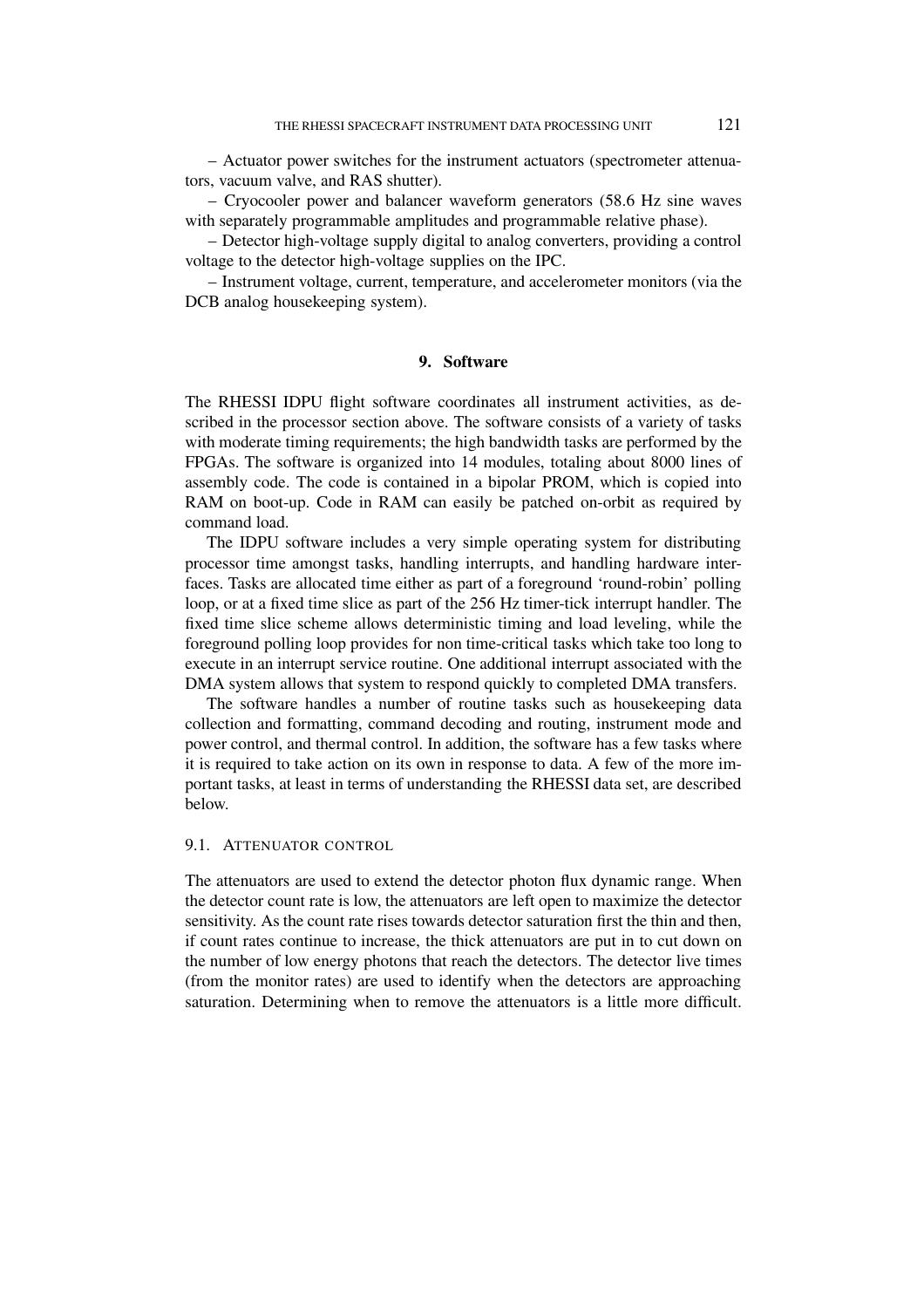### 122 D. W. CURTIS ET AL.

The amount of attenuation is a function of the photon spectra, which is information not available to the processor. This means that the processor cannot predict in advance what the rates will be when the attenuators are removed. Currently the software uses a fixed live time threshold to decide when to remove an attenuator, but this often results in the attenuator being put right back in. A time delay between motions is enforced to keep this from happening too often.

# 9.2. DECIMATION

The detector interface FPGAs have a decimation system for reducing electronically the number of low energy photons that are processed. This scheme causes a selectable fraction of the photons below a selectable energy level to be eliminated from the telemetry stream (they are still counted by the rate counters). This system does not keep the detector from becoming saturated, but does reduce the telemetry volume. The detector front segment decimators are used to reduce the data volume when the SSR starts to get full. Eight levels of increasing decimation are applied as the SSR fill level increases. When the SSR reaches 99% capacity, all events (front and rear segment) are eliminated as a last ditch effort to avoid over-filling the SSR while maintaining at least detector diagnostic data (rate counters).

Rear segment decimation is controlled from the ground. While rear segment flare count rates are rarely very high, they have a background rate that is a significant contributor to filling the SSR. The ground can select decimation of rear segment events at times of less interest, such as when the sun is not visible (behind the Earth), at the expense of non-solar science. Rear decimation can also be used in high latitude regions (as predicted on the ground) to limit background rates from penetrating particles.

### 9.3. SOUTH ATLANTIC ANOMALY DETECTION

The South Atlantic Anomaly (SAA) generates a high background level in the detectors from penetrating particles. To avoid filling the SSR with this background, it is desired to disable all detector events during these parts of the orbit. This can be done from the ground using a predicted envelope for this region, but the region moves around some. A conservative prediction results in good data being lost, while a less conservative prediction results in filling the SSR with background events. To improve the ability to determine when the spacecraft is in one of these regions, the software looks at the particle detector count rate. When the particle count rate is high, detector event rates are disabled. A conservative prediction of the SAA location is used on the ground to enable this feature when approaching the SAA.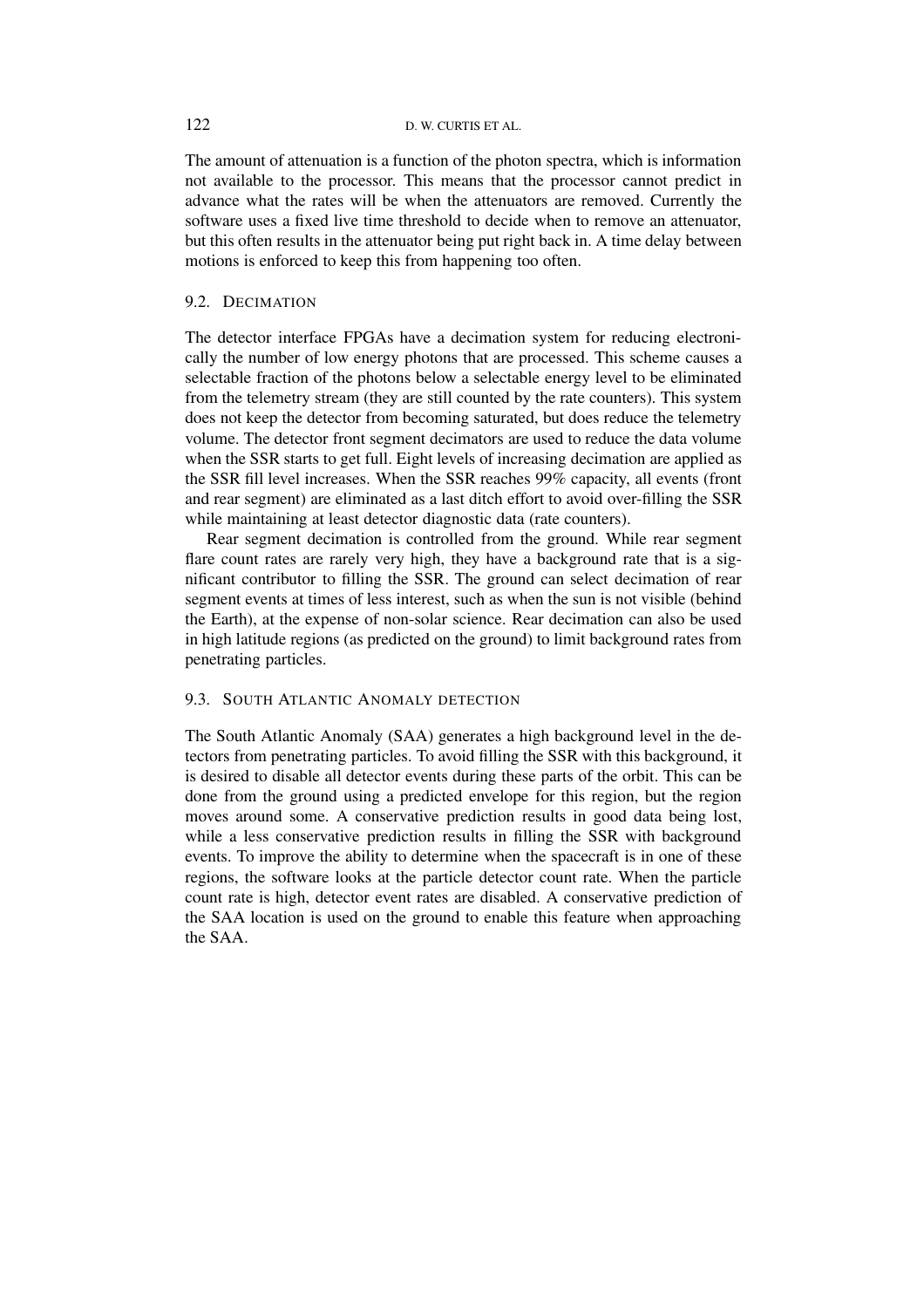### **10. Cryo Power Converter**

The Cryo Power Converter (CPC) is a power amplifier that converts unregulated spacecraft 28 V to the AC power waveform required by the spectrometer cryocooler. A separately switched and current limited spacecraft 28 V service is provided to the CPC. The CPC actually has two amplifiers with independent waveforms: one for the cryocooler drive, and one for the active balancer used to minimize cryocooler vibrations. Waveforms for both amplifiers are provided by the Power Control Board. The CPC provides up to 100 W of power to the cryocooler at about 89% efficiency.

### **11. Instrument Power Converter**

The Instrument Power Converter (IPC) takes unregulated spacecraft 28V power and generates the secondary voltages used by the IDPU and instruments. Three separately switched and current limited spacecraft power services are provided; one for the normal instrument operating power, and one for switched loads such as operational heaters and actuators, and a third for survival heaters. Survival heater power is routed to the instrument survival heater/thermostat circuits without conditioning. Switched power goes to the Power Control Board where FET switches control its distribution. In addition a 10 V supply powered by the switched power service provides power for the actuators. Actuator power is also routed to the Power Control Board where FET switches control its distribution.

The normal power bus is regulated and converted into a number of secondary voltages, including  $+5$  V digital,  $\pm 5$  V analog,  $\pm 12$  V analog,  $+15$  V,  $+28$  V, and  $+100$  V, with about 75% efficiency. Most of the secondaries are provided with about 0.5 V over-voltage so that they can run low-drop-out regulator/current limiters downstream on the boards. This provides clean power on the boards to reduce cross-talk, and also provides power isolation to isolate a failure on a board.

The regulated  $+28$  V is used to power the detector high voltage supplies, also part of the IPC. These supplies provide a programmable output (controlled by voltages provided by the Power Control Board), up to 5000 V to bias the detectors in the spectrometer. Another 100 V programmable power supply is used to bias the particle detector (again using a control voltage provided by the Power Control Board).

The 100 V output of the IPC is used to supply the special Zener diodes used to heat the spectrometer cold plate for anneal cycles (and also to perform controlled detector warm-ups on the ground). The 100 V supply is routed via the Power Control Board, where it is switched and limited to provide a fixed current to the heater diodes.